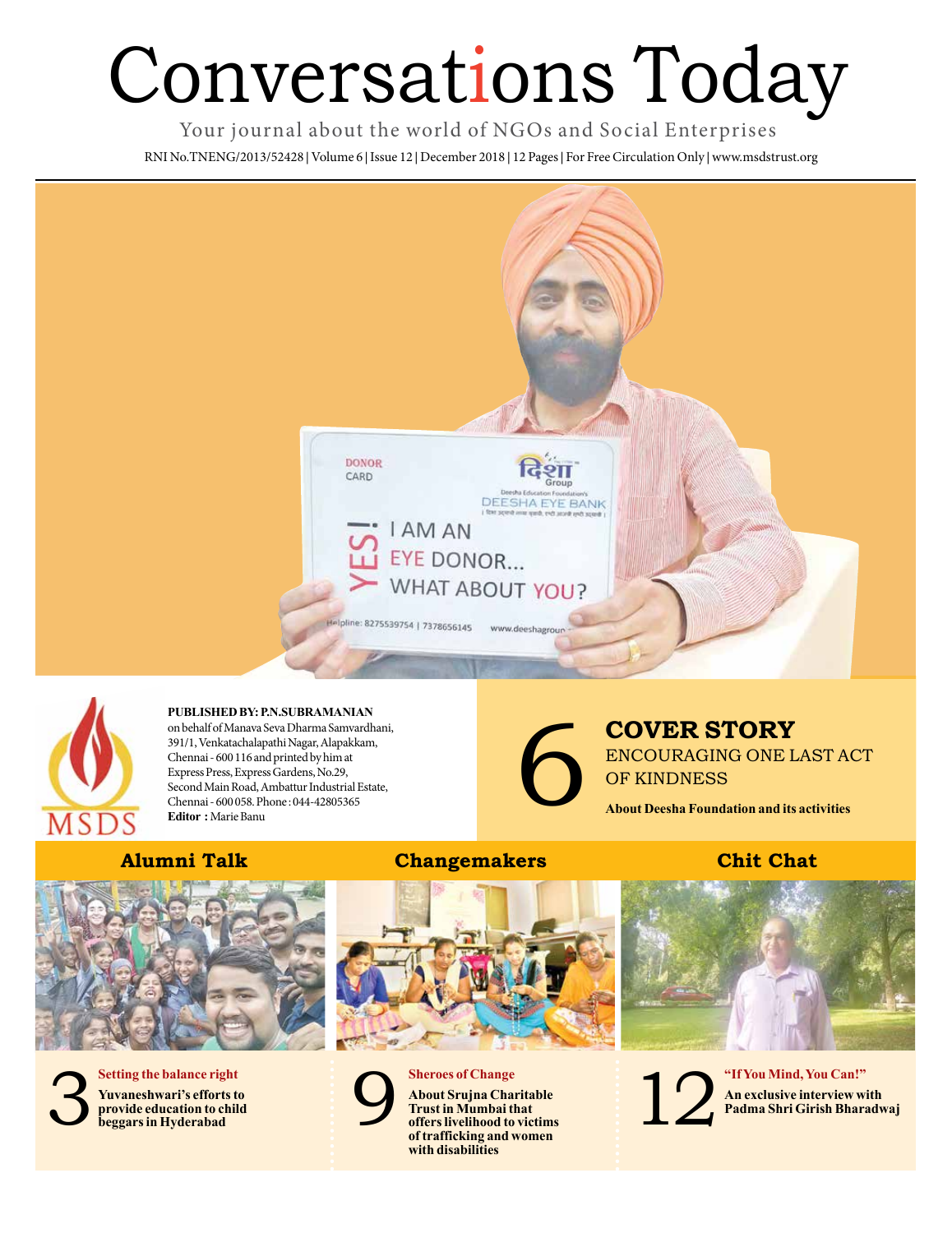## **FROM THE EDITOR**

## **Dear Reader,**

Pride creates division between people whether at home, or work, or any serving environment. When we go through our day with pride as our guide we remain focused on ourselves. This makes us competitive, attentionseeking, narcissistic, and obsessed. Pride is not a new attitude and does not create respect.

Well, then what is that attitude that wins respect? The answer is 'Humility'. It is a virtue!

An attitude of humility is one of the most significant predictors of someone who is respected. It is the quality of keeping one's self under control. The difference in someone who's humble lies in their ability to choose between doing something for the praise of others or for their own experience.

When you see the people around you, you don't usually see their shadow outlined by each of their achieved goals and successes; instead you see them for their kindness, humor, and intelligence that lives in their heart.

A humble person is the master of himself. He avoids attracting the attention of others. He is thoughtful because he is not self-centered, has consideration for other's views, and is even tempered. He consults others and seeks their advice. He is not over-ridden by others' views, but draws his own conclusions. He is gentle and well mannered.

The best of life lessons can be learnt from the social change agents who have shown the world the power of humility. Let's learn from them and practice it in our everyday lives.

**–Marie Banu**

## **Expect or Accept or both?**

*"Today expect something good to happen to you no matter what occurred yesterday. Realize the past no longer holds you captive. It can only continue to hurt you if you hold on to it. Let the past go. A simply abundant world awaits." –Sarah Breathnach, Simple Abundance: A Daybook of Comfort and Joy*



**"Coday** expect something good to

happen to you no matter what occurred yesterday. Realize the past no longer holds you captive. It can only continue to hurt you if you hold on to it. Let the past go. A simply abundant world awaits." Sarah Breathnach, Simple Abundance: A Daybook of Comfort and Joy

Expect and Accept have a similar ring and yet are so different in their consequence in human life when not experienced together.

To me, expecting is creating a possibility, a future, tying my hope to a future happening. Accept means to receive what is there, the current, a happening in the present.

Often expecting without acceptance

leads to frustration, as one starts to idolize the future because the current is unwanted. The gap makes expecting more compulsive. Though the capacity to expect keeps us moving forward, without exercising the capacity to accept, expecting becomes detrimental. It's like trying to fit a square peg in a round hole.

The quality of expecting can be far more empowering and value adding when it emerges from a creative spirit. This creative spirit is a blessing given by living in the clearing that acceptance gives.

We know when we expect, without acceptance we unknowingly create a "should" in our language, both when we speak and when we think.

"Should" is limiting and pulls down the value of expecting. It conveys finality, whereas life is uncertain. The "should "cements us to the expectation, giving little room for flexibility.

When we want to harvest the benefits of expecting, can we make "should into would?" Acceptance offers "would" to our language. Would you wake up early?; would you consider helping me? Versus you should be waking early; you should help me. Would as a word nourishes the expectation with the seed of willingness.

Acceptance creates acknowledgment. From here, expectations create positive shifts.

### *Yours Energetically*

*Ms. Bhuvaneshwari Ravi is trainer, facilitator and coach of the Positive Energy (PE) program. She is a spiritual seeker with a vision of transforming her own energy state from surviving to being. In this journey she has gathered deep insights and is continuously working towards creating a pathway for more seekers. With years of exposure to spiritual practices like yoga, reiki, and personal development interventions like coaching, she is working in the Organization Development and Leadership Development space.* 

*She can be contacted at bhuvaneshwari@teamthink.co.in for arranging Positive Energy training and Coaching sessions.*

**EDITORIAL Latha Suresh**

**Marie Banu**

*Design: Blink Foundation*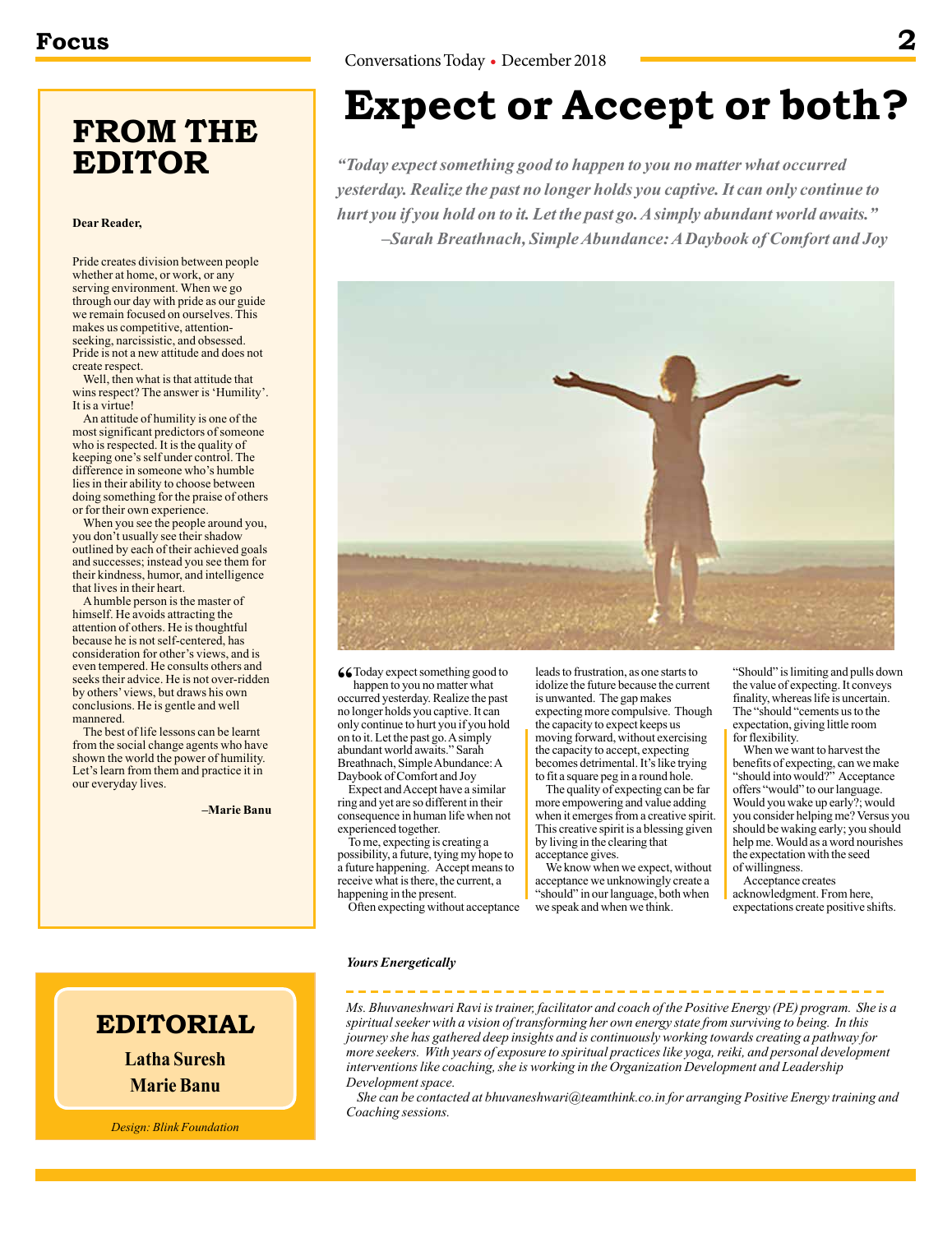# **Setting the balance right**

**V**olunteers have evolved into a strong<br>and beneficial force, characterising trends in the development sector. From an individual level, some of them have managed to shed light on intricate issues, which were largely untouched by organisations before. Such is their focus and potential, encouraging many more passionate individuals to join the force. Ms Yuvaneshwari, Co-Founder of 'Chottu Ki Education' in Hyderabad, strongly believes that volunteering can help correct the imbalance in society. "One must start exercising social responsibility from the day they realise that they should do something for the society. It must be a part of one's routine life," she says.

Yuvaneshwari has completed her Masters in Pharmacy from Chennai and is presently working with Dr Reddy's Lab in Hyderabad. Having grown up with elders who always tried to help unknown people, she also wanted to follow suit. She began to identify opportunities in her routine life. As a student she visited homes for the aged and orphanages and organised many one-time activities. She also coordinated celebration of festivals in these homes along with her friends. These activities encouraged her to do more for the society on a long term basis.

Soon after studies, she joined the RK Pharmaceuticals as Scientist, where she worked for four years before moving to Hyderabad in 2016. The company also engaged her as a volunteer in their CSR programmes.

"I became the CSR point of contact for an NGO called Bhumi and organised all the activities for them. I also taught Science to underprivileged children in shelter homes. Soon, I was coordinating projects across Tamil Nadu and other states. I was also their Hyderabad City Coordinator for few months", she says.

Yuvaneshwari is grateful to Bhumi for the skills it has instilled in her. "As a new girl in the city of Hyderabad, I was taken aback by the scale of child beggars I saw on the streets. I was very disturbed and wanted to connect them to social work organisations that worked for them. When I learnt that there were none, I got even more disturbed. I travelled every weekend to study about children's lives and the possible support they could receive. This is a very challenging sector where no immediate results could be seen. Besides, the fact that interventions have to be long term, the uncertainty of outcomes was another impediment. With no other organisation working for this cause, I decided to start my own," she explains.

Yuvaneshwari established Chottu Ki Education (CKE) in March 2016 along with Madhavi to support the education of child beggars in Hyderabad. She followed a complete volunteer-based



concerned. With adequate knowledge about the community, they began to build rapport and soon influenced the parents to weekend classes.

The classes were planned early in the morning for children, when they had nothing else to do. While gathering the group was difficult at first, educating a heterogenous group was a challenge.

With the help of friends from other organisations, like Teach for India, suitable content was prepared and delivered in the sessions. The team experimented a lot with content delivery so that children are made eligible to attend age appropriate classes in mainstream schools. Children were assessed on the basis of structured observations and interactions, instead of standardised tests.

Once the bridge courses were completed, children were enrolled in government schools that had a residential facility, so that the children did not drop out of school or get back to begging.

Five children from the Kukatpally Housing Board area were enrolled in a government school and follow up visits showed good progress. However, parents of the children wanted them to go to regular schools so that they could be sent for begging in the evenings. "We wanted to make sure that there was no way for the children to get back to begging, but parents could not manage with their meagre earnings. We were

baffled. Fortunately, during the visit of Mr Donald Trump's daughter's visit an order from the City Corporation to remove all beggars from the streets came in. This was a breather. As parents feared that police might take their children away, they did not encourage their child to engage in begging in the evenings," says Yuvaneshwari.

Encouraged to identify opportunities that every such situation brought along, the team is now gearing up to engage Principals of government schools in Miyapur - their next area of operation. In preparation to expand operations during weekdays too, the team is now working out a model to engage retired school teachers and other interested volunteers.

"I owe it to CSIM for teaching me the process of cashing into new opportunities and scaling up to new areas. I enrolled in the Social Entrepreneurship Outlook Program to build new contacts and networks. This course changed my perspective. I began to think in terms of operating in a structured manner in order to achieve a strong impact. Besides the knowledge and skills that will guide CKE's path, the bonding between passionate individuals is a gift from CSIM, which I will value for life. We help each other in every little way possible and that once again, emphasises the power of volunteering in setting the balance right," says Yuvaneshwari.

**–Shanmuga Priya.T**

model that would allow development at every stage, as needs presented. "Given the dynamics of life in urban slums and the desperation of parents to bring an extra rupee into the family's earnings, CKE could only start with education for small classes so that it did not disturb their occupation," says Madhavi, Co-Founder of CKE. The two of them invested a lot of time and energy in studying this community. After learning that the community they wanted to work with was not forced to beg and was not controlled by a mafia, the duo felt confident of penetrating into

Medical camps were used as an entry point and a predesigned questionnaire was used to gather information about children's lives. As expected, most of them lied about their children's schooling. With a survey tool helping them to identify the density of migrant population, they could complete an ethnographic analysis of the community

the communities.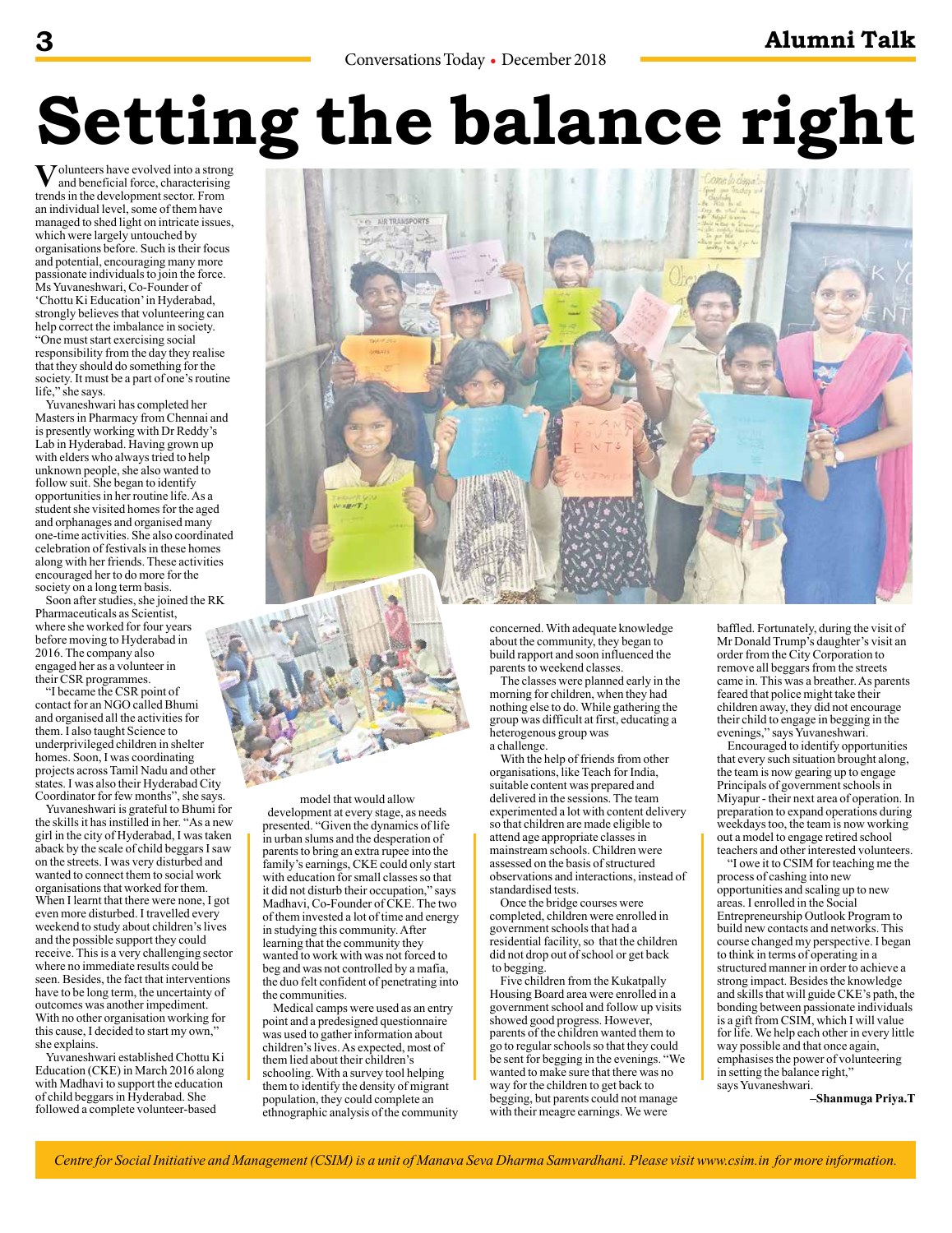## **Leader & Leadership Matters…**

*10. B. Sensitivity in relationships : A Culture of respect and togetherness* 



*"Happiness comes from relationship. When there is happiness, there is peace. When there is peace we can sleep properly. When we have good sound sleep, we perform best and all who come in touch with us are happy. This maintains good relationship. So, sensitivity is an integral part to maintain relationship" –Madhav Prasad Kalla*

ast month we discussed the importance of sensitivity and the role it plays as a Leadership attribute. An attribute like sensitivity can only be best understood by talking to a person who lives it day in and day out as a part of his life at home as well as a Leader of his organization. We chose to speak to Shri Madhav Prasad Kalla, whose profile as rated by Life Orientation Instrument (LOI) showed a very high score for sensitivity. He has been highly spoken of, for his ability to provide for others knowing what they need. My own personal experience of fixing up time with him and his gentle ways of accepting and honoring the commitment spoke a lot of the kind of

person he is. Shri Madhav Kalla, is an engineering graduate in Computer Science from Bangalore University, after which he pursued his Master of Business Administration from Victoria University of Technology, Melbourne, Australia. He hails from a business community based in Khammam in the State of Andhra Pradesh. He was born into a prominent business family in Khammam which has more than three decades of rich experience dealing in a wide ranging businesses such as Electrical and Electronics Goods, Wholesale distribution of Mobile Handsets, Steel Dealers, Cold Storages and Parboiled Rice Mills meeting to both local and export requirements. He is the driving force behind the above ventures with hands-on knowledge in Information Technology and Modern techniques of finance. With his burning desire to expand the business overseas, Shri Madhav has tested his business acumen in Australia by starting a chain of service stations in 1997. Starting off with first Gas Station "FREEDOM FUELS" in 2002, the group today has in its hold several Gas Stations

both Freehold and Leased. He has diversified his business interests into Web Development and Online E-Commerce Solutions apart from Real Estate too. Shri Madhav comes from a big joint family. He is the youngest of all. He was born affluent and they had many properties rented. Their oldest tenant was 80years when he was 48 years old.

### *Madhavji, thank you for willing to share with us your life perspectives regarding sensitivity in relationships. Can you tell me what you think is sensitivity and some examples from your life?*

He says, "Sensitivity is respecting others and it is important in our family right from beginning. Giving value to every person was taught and there was no differentiation as a human being. I am here because of the people; whether organization or people, both are passion, there is no difference. In a joint family, being sensitive to each other feelings and emotions is most important. Happiness comes from relationship. We cannot satisfy people with money. In our home we give respect to everyone; be it a driver, a maid, or an employee; all are treated as equals. Therefore, people will die for us and will continue to be with us forever. Sensitivity is the one that sustains a joint family through the sacrifices elders make for others. When elders get selfish, automatically the family falls and disintegrates."

There are many examples that Shri Madhav can quote. It is very interesting to keep listening to his life stories. Some of the key ones from our discussion that brought out the true meaning of sensitivity were -

- "I live in Banjara hills which is an elite society space. My kid comes home in a Ola taxi and the driver was very touched when my kid enquired if he had change and respectfully spoke to him. The usual experience of the cab drivers are meeting arrogant youngsters unconcerned of others. So, the cab driver made it a point to come in and tell me I have brought up my son with sensitivity."
	- "When my son went to his friend's house, he took the blessings of the parents and grandparents by bowing down to their feet, the Indian way. They were very surprised at the way my son has been brought up to respect our culture. This sensitivity of respecting is a part of DNA now."
	- "While traveling in train, my daughter once got very friendly with elderly couple who were co-passengers. They were in 80's and my daughter was absolutely comfortable interacting with them and taking care of them. She showed sensitivity in her actions.
- "Once my brother informed me one of our oldest tenant passed away. 56 years some people have been with us, renting our property. So I decided that we will honor all people who are more than 10years with us as a tenant and we continue to do so.
- "Once we had to modify and rebuild a commercial complex that had been very old. All tenants had been nearly 40years with us. They all cooperated. We pulled the building down, rebuilt and gave it back to them again. They all remained with us and in 50 years we have never lost a single relationship."

Shri Madhav opines, handling relationships is a lot of due diligence. It is about giving respect to relationship than money. He says, "If a tenant can make money he can pay rent. If he is not paying rent, it means, it is not affordable for him. Sometimes it's just a phase and we need to support. Real fight happens because of money. So we give a long rope before any serious decision is taken and enough chances are given along with whatever support we can provide. Helping people grow is more important than just paying us rent. They are not mere investment. They are real people and real relationships."

#### *Madhavji, I am really overwhelmed with the kind of experiences that you are sharing. How and when did this sensitivity as a value deepen in you?*

"It has been developed from family through my elder brother. We are 7 brothers and 1 sister. When we once went for a walk together we overheard a neighbor mentioning that my brother is a very good example to show what a family is and how it has to be taken care of. My mom is very caring and sensitive person. She taught us all brothers how to take care of people. We are 38 members in the family and she knows what each of them need and she diligently takes care. My father was like a lion. Very strong person. But the first and the second brother played the key role in ensuring we are all in it together.



The additional support factor is that all our marriages at home are arranged and we have ensured that we know the family well and they suit our need to be together. If anyone spoke of money first, we will choose not to relate to them. One of my nephew and the girl he loved, waited for nearly 10 years to find the right opportunity, courage and conviction to share their love with us. He visited all the six families to convince them why she was the right girl for the family. The entire family got together and supported his choice whole heartedly. There have been times when one of my brother had to take some tough stand to protect the interest of the family and togetherness. He sacrificed and stayed with the family. We have always valued everybody's happiness over self-happiness.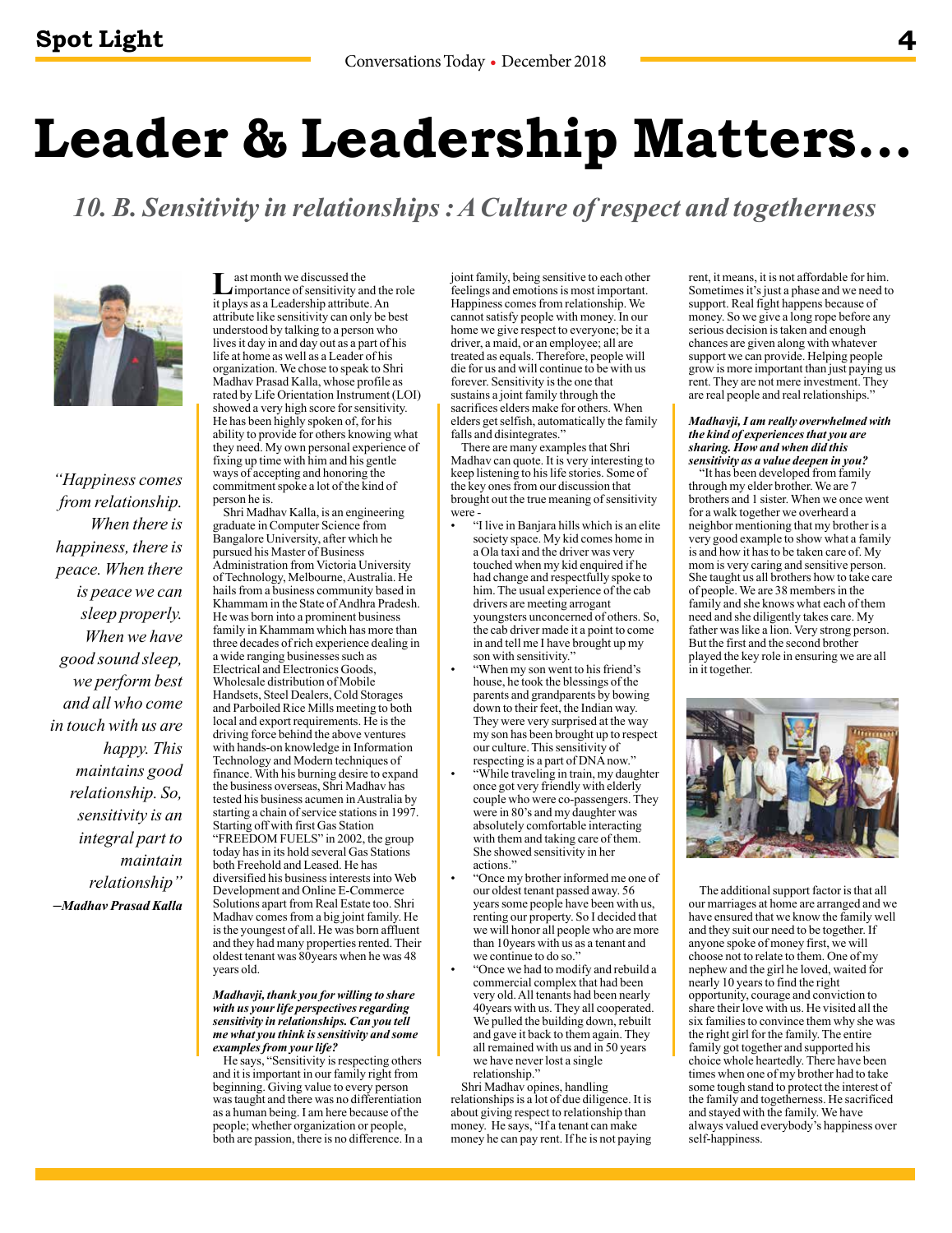## Conversations Today • December 2018



The friendship and togetherness shared by the women in my family goes a long way in sustaining sensitivity. Once in 2016, three of us brothers and spouse went for a tour in Europe. At the end of the tour, the hotel staff assumed the women were sisters and we are their spouses. They wouldn't believe they were co-sisters. That's the kind of understanding that has been developed amongst them.'

Shri Madhav shares that all his 6 brothers, had stayed in Khammam and no one had moved out. He being the youngest, wanted to do something different; but at the same time, not disturb the family. He wanted to come out of comfort zone. He came to Hyderabad initially and then in 2000 got permanent residency in Australia and began his company BOSS – Business Oriented Software Solutions. Then he started construction and retail business in Australia and India. But in 2007, he came back to India and decided to live in Hyderabad and visit Australia for 3 weeks every quarter. Due to the power of relationship orientation, he opines he is able to manage his organization in two countries hassle free and growing steadily.

### *Madhavji, tell me with the amount of real estate properties that you handle, have you never had litigation or issues? What is the role of anger and upset in sensitivity according to you?*

"Oh, yes, we have had few cases that had to be handled in court. One of my brother is an advocate and he says, once you go to court, there is a loser and a winner. The loser will cry in the court and the winner cries at home; it is better to deal things with sensitivity and handle it out of court. Valuing people more than ego is critical. There are times, people get angry and upset. But we should not feed anger. At the Top management level, we all know we should not become a bottle neck because of our emotions. One of my brother has a quick temper. But, we respect him and give priority to what causes the anger and handle the emotion. We never reject the person or allow him to reject anyone. Constant coaching and counselling helps. We all support each other when the emotions goes out of context.

Team spirit and team motivation is the mantra for Shri Madhav. After going to Australia, he also started fuel stations and now there are over 30 of them. The CEO, Shri Krishnaprasad Bodla is his classmate from 4th grade in school. It is a longtime friendship built on trust and understanding. Nine top management team manage the business. Even when some of the businesses have to be sold or reinvested, Shri Madhav looks at how to support and grow people internally. He believes that without loyalty and commitment, no business can grow. Even when there is a loss in business, he looks into the person and his capability than make a decision based on the money lost. He shares that he would always honour and respect the commitment of the person. He follows the principle of understand and identify what people need rather than what has to be given or not given in a standardized way.

## *Can you share with us what beliefs govern and enhance sensitivity in you?*

Shri Madhav shared some interesting beliefs and perspectives.

- If it is wrong, it is wrong; if it is right, it is right, irrespective of the person, position and implication. The idea is to cut down the ego and not feed it. Everyone is a role model and it is never who is wrong; it is always what is wrong and how it has to be rectified.
- Everyone in the family gets the same money; from the eldest to the youngest as the first slot. For the next slot they will have to give the complete accounting on where it was spent and the reason why they need the second slot. There is no funding without justification. All finance is held by one brother and he manages all the accounts from the central office.
- Respect is foremost and whenever disrespect is experienced or seen, it is cut down at the tiniest level and the cause for disrespect is identified and addressed.
- Every young person is groomed and built for the business. Sometimes they are challenged and pushed to perform. Ego and over confidence is bashed if it shows its ugly head.

Shri Madhav shares, "When I completed my engineering and joined the team, I was even asked to serve coffee and tea to the members at the meetings. I was once asked to go to Hyderabad 17 times to resolve a case that could have been handled over one phone call by my eldest brother. I was angry and upset at the way I had to work initially, until I heard him say at the end of solving the problem, now my brother can handle anything given to him and he knows all the possible loopholes to be plugged! I had never seen that my internship was on and I was being nurtured for a bigger role later on."

### *Are there any consistent practices that you adopt in your family and organizations to make people feel valued and understand each other better?*

There are several practices that are followed. First of all it is a family culture that runs even in my organization.

- *In Australia:*
- Every Easter, a team of 36 people go on a vacation for 4 nights 5 days with their family and have a get together time.
- There are Christmas parties organized in the company
- Shri Madhav meets the level 2 and 3 employees every six months for half a day. Usually, gifts are given to them and at times in gold and silver too appreciating their commitment and work. They have fairly large number of loyal employees.



## *In India:*

- Diwali is celebrated in grand way. During Diwali time all the 7 brothers and family spend 1 night and 2 days together consistently for the last 13 years.
- Any other major festival like Ganesh Pooja is always done in one brother's house and the entire family get together. They have large courtyard and pot luck parties are periodically celebrated.
- All employees who have served 5 years and above are honored with gifts and recognition during the Dashera festival time in the organization.
- The key performers are recognized and appreciated in front of the entire organization gathering which makes them feel proud and happy.



"Last 6 generations there has been no partition in the property since every generation there was only one heir. In 2011, my father has thought of dividing the property amongst us. This was intended not to allow any fights after his time. I was very disturbed by this idea and through a friend, I decided to take outside help and let us work on staying together and strengthen ourselves. That is how the interventions and coaching support of Shri J M Radhakrishna, one of the leading Management consultant has been brought into the organization. We have also taken the route of training and development to keep the organization together."



According to Madhav, Sensitivity in relationships play a key role to make the people feel valued and be a part of team to show that there is a mutual co-existence without which organization and family cannot prosper together. It has deepened humility in him. Learning from family and bringing it to business has left behind large gifts of success and prosperity making Shri Madhav Kalla's life enriched and fulfilled as a Leader.

**—Dr.Kalpana Sampath**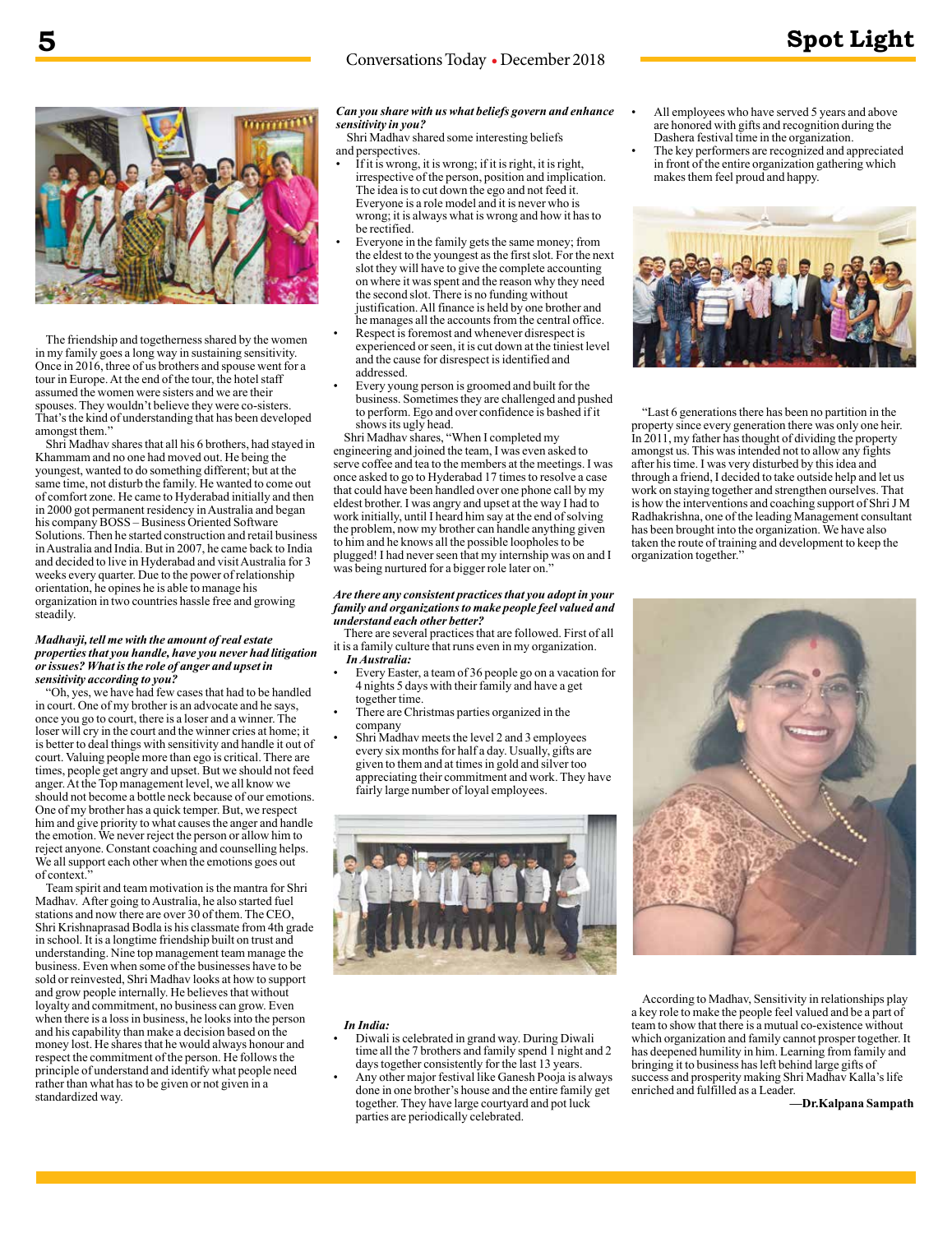# **Encouraging One Last Act of Kindness**



veleig, Wankharle

**D**eesha Group and Deesha Education Foundation is an NGO based in Amravati District, Maharashtra, that focuses on educating the general public about organ donations, particularly eye donation. Their mission is to eradicate any form of preventable/treatable blindness in society. This organization is the brainchild of Swapnil Arun Gawande, who is also its Managing Trustee and Secretary.

Finding one's calling is no mean task. Some people spend entire lifetimes looking for purpose, while some others find theirs, early on. Swapnil found his life's calling at the tender age of eight, following the tragic death of his childhood friend, who had corneal blindness. Swapnil's friend had been in a prolonged waiting list for an eyetransplant, when he fell ill with dengue and soon passed away. This incident left a lasting impression on Swapnil, who did not waste any time finding out more about both corneal blindness and dengue. He learnt from doctors that both of these conditions were curable and that with timely intervention, his friend could have been saved. Upon learning that

more than the disease itself, and it was the lack of infrastructure and awareness of available medical procedures that led to his friend's losing his life, Swapnil decided to do something to prevent this from happening to other families.

Swapnil began giving speeches at his school from 6th grade, laden with information about eye care and more importantly eye-donation. He persuaded his family to pledge their eyes for donation and even when struck with a second tragedy of losing his cousin, convinced his cousin's parents to donate the eyes of the deceased. However, that is when he realized that while there was a family willing to donate eyes, there were no eye-banks, in his home town of Amravati, that engages in harvesting these eyes. As eyes can only be donated within six to eight hours of death, having the nearest eye-bank more than four hours away by drive made it impossible for the donation to happen.

Swapnil thus resolved to set up an eye bank in Amravati district. Throughout his teen years, Swapnil routinely dedicated his time, talking at

schools, colleges, and various other platforms to encourage people to donate their eyes. He consulted with several doctors and requested them to join his organization to set up the necessary infrastructure to make eye donations and eye transplants available to people in every corner of the state.

In 2013, after years of hard work and tireless research, the first Deesha Eye Bank was opened in Amravati. Since then Deesha Eye Banks have opened up in Yavatmal, Washim and Buldhana districts of Maharashtra. All four eye banks provide 24/7 eye donation services in their respective regions. Deesha has also started an eye-transplant centre in association with Dr. Totey Eye Hospitals serving people from five districts around Amravati Division. Till date, Deesha Foundation has facilitated more than 3,500 eye donations across the state of Maharashtra. Around 700 of these have been directly donated to Deesha Eye Banks. "Roshani Zindagi Mein", the awareness and sensitization drive by Deesha has led to more than 4.5 lakh people to pledge their eyes for donation. In

Conversations Today • December 2018

order to remove the various misconceptions about eyedonations, Deesha organizes eye-camps for different target groups such as rickshaw drivers, local policemen, students and so on. On the whole, Deesha Group today serves a population of 12 lakh people and counting.

Deesha's eye bank services are largely managed by their enormous network of young volunteers who are located all over the country. While emphasizing on their commitment to the cause,

Swapnil says, "Our group runs on donations and none of our trustees or senior management members are paid any honorarium. The entire money from these donations goes directly to the cause." Around 1800+ people are actively volunteering in Deesha regularly. At a policy-making level, Deesha Foundation's recommendation of establishing a Cornea Distribution System for Maharashtra (CDSM) has been adopted by the Maharashtra state government. An online portal has been set up to facilitate the eye distribution across the state through online waiting list. A national eyedonation helpline- 989-989-8667 was recently set up, inaugurated by the chief minister of Maharashtra, Shri Devendra Fadnavis. This helpline number connects with the major eye banks across the country, thus making eye donation process hassle free for the deceased family. It also enables organizations like Deesha to respond promptly to families who are interested in donating eyes of their deceased kin. Through their eyedonation anthem, Deesha actively popularizes the helpline number in their campaigns. Says Ashutosh Lakhe, an eye-transplant

beneficiary, "When I was in Class 10, I started losing my eyesight drastically. I could barely see at a distance of one foot through one eye and would just about manage to read, through the other. I was lucky I got a corneal transplant and that my eyesight was restored. Whereas earlier I was afraid to even take two steps on my own without my eyesight, now I'm travelling hundreds of

kilometers across the state, fulfilling my dreams, independently. The fact that I'm able to see the bright colours of this beautiful world due to one person's seemingly small but significant decision to donate their eyes, amazes me."

Deesha Group has garnered the appreciation of several key people in education, engineering, management, business and in governance. As Kiran Paturkar, a notable industrialist and President of Vidarbha Industrial Association, observes, "While blood donation

has long gained social acceptance and people are unafraid to voluntarily give their blood to those in need, eye and other organ donations are still looked at with some trepidation. Deesha Foundation, through their excellent work in Maharashtra is making sure that Amravati becomes a model for the rest of the country with respect to making eyedonation just as simple and widely accepted." As a testimony to this paradigm shift, increasingly families have shown their willingness to donate the organs of their loved ones, with some donors being young children who sadly met with an early end.

Deesha is currently working on a chain of mobile eye-care units in Maharashtra and are working towards expanding the number of these low-cost units for easy access to eye care in rural areas. Work is also underway for the launch of Deesha Netralaya a multi-specialty charitable eye hospital in Amravati by 2021. Deesha Foundation has also started promoting and facilitating organ donations across the state.

Deesha Foundation has been awarded the GuideStar India's Transparency Award for their transparent services.

**–Archanaa Ramesh**



*At a policy-making level, Deesha Foundation's recommendation of establishing a Cornea Distribution System for Maharashtra has been adopted by the Maharashtra State Government.*

तेत्रदात करा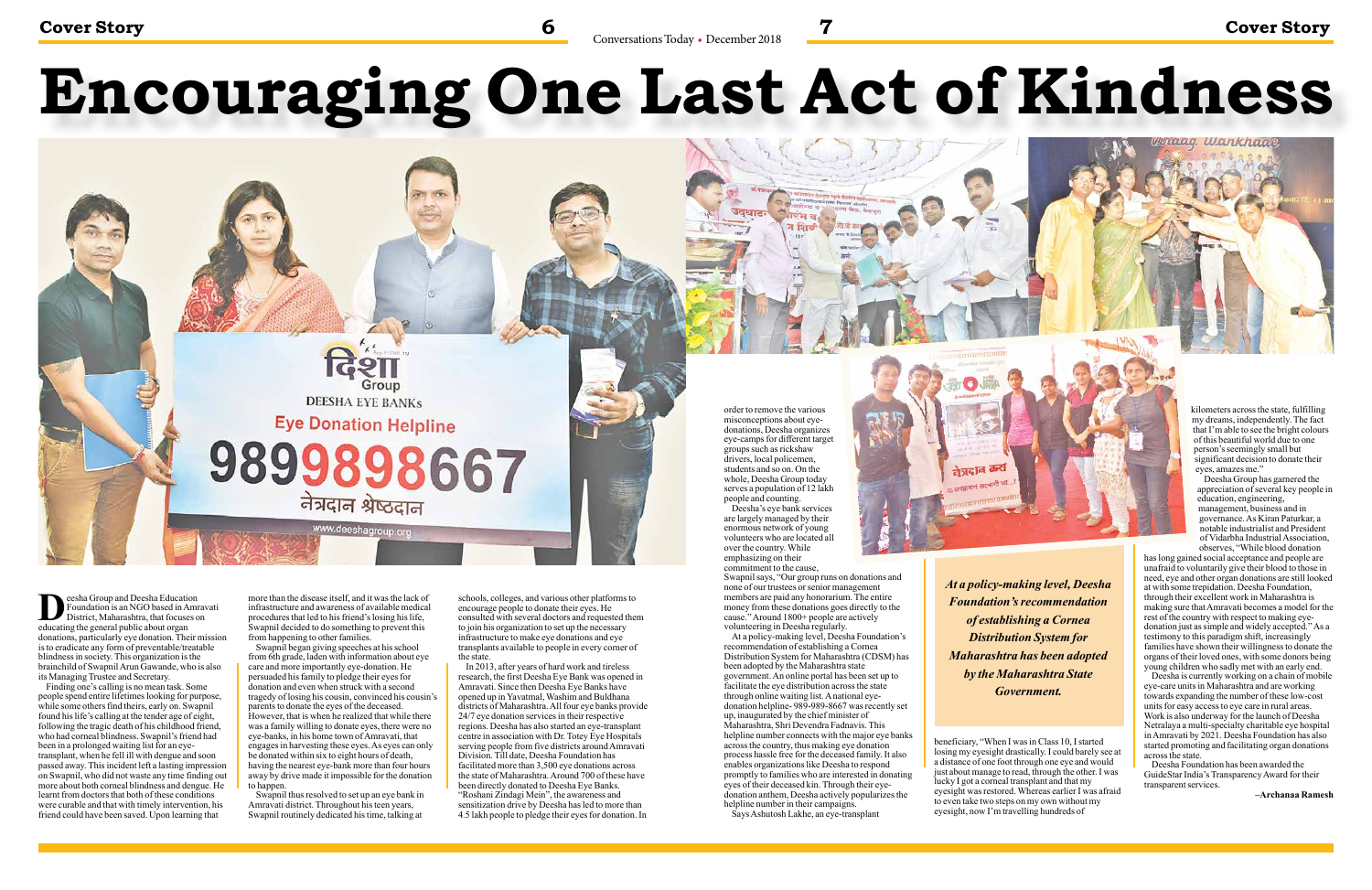## **RESURRECTING A POSITIVE ROLE FOR THE MUCH-MALIGNED NOTION OF 'SOCIAL CAPITAL'**

*Social capital describes the networks together with shared norms, values and understandings that facilitate cooperation within or among groups' (OECD, 2001)*

I want to put out a call for the<br>
rehabilitation of what we un rehabilitation of what we understand by 'social capital'.

Recent criticism of the essential concept of social capital has caused people to cast it aside – considering it a redundant approach. Several influential academics on the left of the political spectrum have written books and articles criticising social capital. Their criticism became particularly virulent at a time when the World Bank formed a social capital strategy in their assistance to developing countries.

In short, the main thrust of the criticism was that the notion of social capital was being used as a substitute for not materially helping populations. Communities were being told that…we know you are poor, downtrodden and disadvantaged but you have 'social capital' and you should be using that more.

In a way, the academic left was right in criticising the World Bank's application of a social capital approach – especially if it was used as a reason for not providing material help. But I think that the criticism threw the proverbial baby out with the bath water. Although many of my sympathies align with a criticism of the World Bank, I have a different view.

I think we have to take a less theoretical position regarding social capital and believe that it is very important if viewed in practical and pragmatic terms. It is more usefully understood by people working in social enterprises and third sector organisations when it is pulled out of academia and translated into real situations.

So why am I calling for a rethink of social capital now? It is mainly because I have been part of the CommonHealth Research Programme\* whose aim was to research the links between the activities of social enterprises and health and well-being within communities and amongst individuals. It is looking at addressing health inequalities and how social enterprises can positively influence the upstream determinants of health even when such entities say nothing about health in their mission statements. The main determinants of health being…family, friends and communities; housing; education and skills; good work; money and resources; physical surroundings (Keeping us well: How non-health charities address the social determinants of health; Boswell, K., Joy. I., Lamb, C., 2017, New Philanthropy Capital).

The results of the CommonHealth Research Programme are just beginning to emerge and I am struck that many of the findings would appear to be linked to



what I have always understood as being 'social capital'. (More information on this research can be found in the Briefing Papers and journal articles.)

So, what are we talking about when we use the term?

I think that one of the best and most comprehensive definitions of social capital came from the CONSCISE Project (2000 -2003). This project defined it as…

... resources within communities which are created through the presence of high levels of trust; reciprocity and mutuality; shared norms of behaviour (values); shared commitment and belonging; and both formal and informal social networks all of which may be used productively by individuals and groups to facilitate actions to benefit individuals, groups and community more generally."

This definition is more useful, in my view, as it emphasises that social capital is made up of a number of interlinking elements – not just one thing. The CONSCISE Project then goes on to argue that understanding and applying social capital in one's approach is heuristic – that is, you learn from doing, not by talking about what you think you are doing.

Returning to CommonHealth – the project's main hypothesis is: are social and community enterprises, by their nature, approach and activities, good and effective at improving health and well-being for individuals and communities – either directly or indirectly?

On the community level here are some of the emerging findings…

Community enterprises can bring the community together through running a

safe, community space as a focal point of the community, and something that offsets loneliness. In rural and remote areas, a community based social enterprise provides a hub or meeting place where local people can meet and expand their social networks. The more often they do this, relationships and friendships can deepen, strengthening trust between people make a more cohesive and stronger community.

The 'good work' of the social enterprise, mainly working to benefit other people, further develops one's sense of belonging to an area and sharing concern for a particular locality.

Sharing experiences and belief in what a social enterprise is trying to do strengthens the sense of belonging to an area and make the surroundings a better place to live and work.

Social enterprises provide opportunities to volunteer locally around the principle of mutuality and helping each other.

On top of this social enterprises – particularly those that are community owned – can provide a vehicle for local social change and development in the area. They can provide the role as a geographical 'anchor organisation'. They may also boost the local economy through providing employment, helping with training and aspiring to be as selfsufficient as possible.

I feel there is currently a need to resurrect the role of social capital in our understanding around concepts such as community and individual health and well-being.

If we accept that there are correlations between elements of social capital and some of the emerging findings around the upstream determinants of health, then we are again confronted with the

knotty problem of how do we account for, or 'measure', the changes in these elements.

I have argued in a previous blog that social enterprises should focus much more on the 'social' side of what they do. Their existence should be geared to benefit people at the same time as not adversely affecting the environment and using economic activity to achieve these ends.

If this is the case, I think that social enterprises should be looking seriously and overtly at the degree to which they contribute to social capital. This would mean putting in place how they build trust between people and organisations; how they encourage reciprocal working and mutuality; how they state and then live up to their values; how they support a commitment to a community and a sense of belonging; and how they actively create connectedness through informal and formal social networks.

I would also take this further and say that social enterprises could, and perhaps should, take a social capital approach. This might mean separating out the composite elements of social capital and examining how what social enterprises do and how they do it can contribute to strengthening social capital.

Lastly, rather than attack the notion of social capital and try and replace it with other less contested terms, such as community cohesion, connectedness, social inclusion, anti-loneliness, and so on, we should arguably be embracing social capital making it a central tenet of what social enterprises are all about.

### **—Alan Kay Social Audit Network, UK www.socialauditnetwork.org.uk**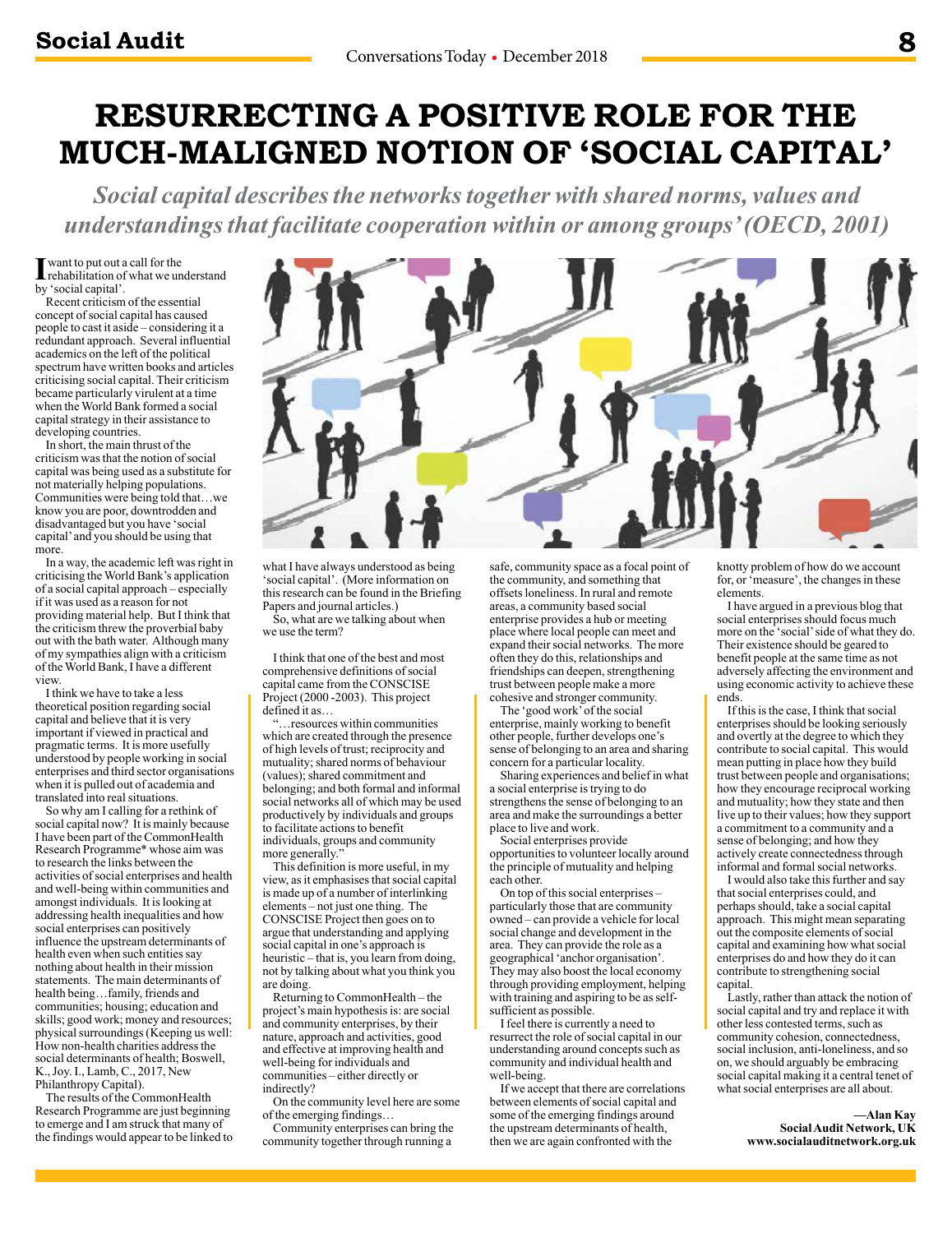## **9 NGO Profile**

# **Sheroes of Change**

Riding the tides of change is never concrete financial pressures as well as intangible societal pressures would require superhuman strength. That is what the Sheroes of this story are undertaking, on an everyday basis. Enabling them, encouraging them and giving them the confidence to move on and create a new life for themselves, is Srujna Trust, an NGO that helps transform helpless young women into self-reliant, confident and financially secure individuals.

Srujna Charitable Trust was started in the year 2011, in Mumbai, by Vaishali Shah and Jyotika Bhatia, two dynamic young women, hailing from diverse professional backgrounds, united by a singular cause. As a student of vocational education working with rescued victims of human trafficking, Jyotika Bhatia realized that shelter homes did not have the wherewithal to provide these individuals with any sustainable livelihood solutions. She together with Vaishali Shah, piloted a jewelry making program with 30 rescued victims and helped sell the products through various channels. Encouraged by the success of this endeavor, they conceived Srujna as a livelihood development organization that not only focused on skill training, but also in providing marketing platforms and networking opportunities for women from underprivileged backgrounds. Today Srujna is spread across India in all the major metro cities such as Mumbai, Pune, Delhi, Kolkata, Hyderabad, Bangalore, Chennai, and Ahmedabad, impacting lives of over 6,000 women.

When asked how Srujna identifies its beneficiaries, Jyotika says, "Srujna partners with grassroot organizations such as self-help groups, artisan groups and NGOs working with women in need. The partner organizations are more than willing to work towards identifying women whose economic, educational and social situations are particularly dire and select them for Srujna's training programs. A rigorous screening procedure follows and eligible women are selected." Apart from victims of trafficking and/or abuse, Srujna also identifies women with disabilities and those whose families have, for one reason or another lost their only means of income.

Srujna undertakes three major interventions:

- 1. Udyog- providing market linkages in the form of stalls at exhibitions, custom work orders, job opportunities etc. for those beneficiaries who can use them
- 2. Kala- skill training in tailoring, paper products and jewellery making to rescued victims of human trafficking residing in shelter homes
- 3. Aajivika- capacity building





*Srujna is spread across India in all the major metro cities such as Mumbai, Pune, Delhi, Kolkata, Hyderabad, Bangalore, Chennai, and Ahmedabad, impacting lives of over 6,000 women*

workshops on such topics as upskilling, quality management, inventory management, English speaking and digital literacy

Srujna has so far trained over 800 women in professional skills and has organized over 425 NGO Melas across India. It has provided market linkages to over 6000 women across the country, generating jobs worth INR 1.6 million.

"The major challenge in all this is to get continuous work for these women so that they can earn an income" says Jyotika, adding that, "we are constantly attempting to bring various stakeholders to keep up a regular source of income for our beneficiaries"

As if the efforts of training and market familiarization weren't complex enough, the challenges that pertain to chauvinistic mindsets prevalent within families are also very much a part of Srujna's everyday work in the communities too. Says Jyotika, "The perception that, even if they are 'allowed' to work, women are supposed to carry the entire weight of household responsibilities as well, can be particularly challenging to deal with. As their responsibilities double, it becomes difficult for the women to keep up with the training schedules"

However, according to Jyotika, the process of transformation also tends to be the most intense within the families. Once the revenue starts coming in steadily, husbands also change for the better, giving a hand in the household chores and in family duties. There are instances of families going from complete resistance in the initial days, to, later on offering complete support.

A classic example is the story of Laxmi Vishwakarma. Shortly after getting married, Laxmi and her husband had to leave her in-laws house and were left to fend for themselves on the streets. She resolved to earn for her family. She joined a local artisan group in her community which Srujna was supporting in terms of providing market contacts. Over a period of time she got promoted as the quality control supervisor of her group and has since been the sole bread winner for her family. She earns a regular income of INR 8000-10000/- per month and is putting her children through school. A short documentary on Laxmi is put up on Srujna's website, where she says emphatically, "Even though our family was broke, I was able to create a living for myself and my family.'

A lot of Srujna's beneficiaries not only become highly skilled, self sufficient workers, but soon they engage in knowledge transfer and in facilitating this transition among even more women who have been through similar situations. Lalita Jadhav, another of Srujna's "Sheroes", took it upon herself to travel more than five hours everyday to a shelter home in Mumbai, where she trains women who have been rescued from trafficking. Kiran Badhe, a selfhelp group founder who got in touch with Srujna more than 6 years ago, is the sole earning parent in her family. She not only managed to put her daughters through engineering colleges, but also is on a mission to empower thousands of women in the areas of Vasai, Nalasopara and Virar areas in Mumbai. She has trained over 2000 women in her communities and has facilitated incomegeneration for over 500 women. She has her own NGO these days.

When asked about society's role in equalizing gender disparities, Jyotika ponders, "Today, India ranks rather poorly in several gender based indices, especially in the economic participation of women. As a developing nation, we ought to encourage women participation in economic activities. We as a society need to accept that the role of women extends beyond that of mother, wife and daughter."

What is your aspiration for Srujna's future, we ask. "We want to be India's largest platform for facilitating work for women in need," says Jyotika. Their contributions so far suggest that they may be well on their way to being just that.

**– Archanaa Ramesh**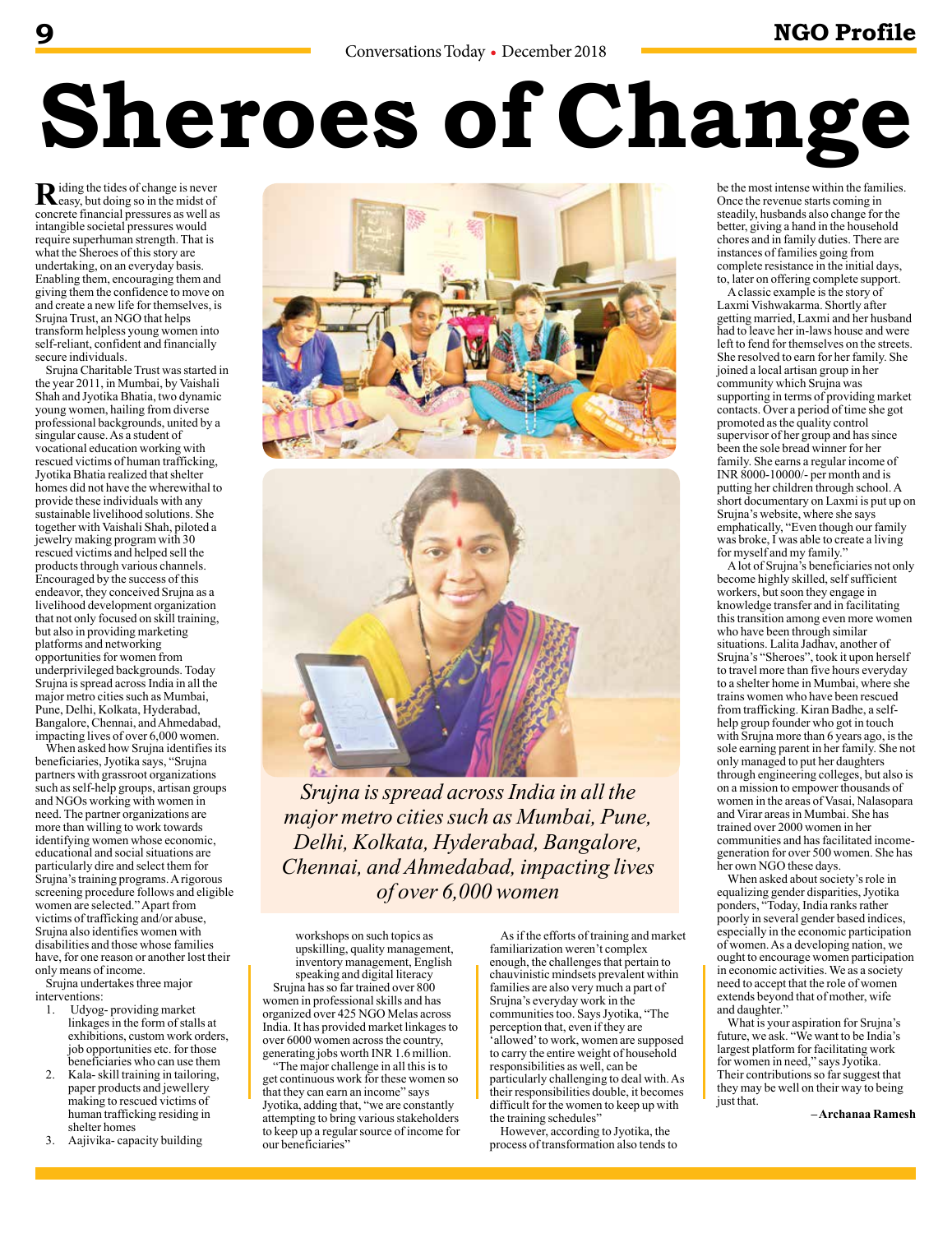## **A young caregiver's raw words to her father with Alzheimer's**

*No one taught Melissa how to feel when she watched her dad slowly slip away. Now, she shares her memories to inspire other young caregivers in their journey with dementia.*



When Melissa's Dad was diagnosed with early-onset Alzheimer's, she was only 14 years old.

It changed the family dynamics, and she was forced to grow up to take on the responsibility of a caregiver for her Dad. "Our roles reversed," she said. "I had to be the parent."

We tend to think of dementia as a condition that primarily affects older persons, and issues of early-onset are often overlooked, including its impact on family members.

For young caregivers like Melissa in Singapore where one in 10 people over 60 has dementia, the challenges they face are unique, especially with having to cope with the struggles of adolescence, alongside competing demands of school and caregiving.

Melissa is working to address this gap

through Project We Forgot, a community platform she kickstarted, which offers support for young caregivers of persons with dementia.

Melissa wished that she was more informed about her Dad's condition so that she could be a better caregiver, amidst having to come to terms with his memory loss and confusion.

"No one taught us how to feel when we watched you slowly slip away, or how to react when your memories started fading, and you stopped remembering who we were."

She wrote these words in a letter to her Dad more than ten years later. Had she known better as a teenager, perhaps there could have been more empathy and understanding.

There was no one she could confide in at school, seeing that there was hardly

any awareness about issues of dementia amongst her circle of friends and teachers.

With lessons learned from her own experience, Melissa hopes that young caregivers won't have to feel the same isolation like she did. Through Project We Forgot, they can access resources and be connected with others who are going through similar journeys.

At the same time, Melissa actively reaches out to different institutions around Singapore to help raise awareness and support for the needs of caregivers at school or the workplace.

Meaningful change can only happen when there's increased public education, she feels.

Reflecting on her journey, Melissa sees a large part of her Dad in who she is now, especially his entrepreneurial

spirit, which gave her the impetus to kickstart Project We Forgot.

"I hope that I'm doing you proud, Dad." She tells him as she ends her letter.

## **ABOUT PROJECT WE FORGOT**

Project We Forgot in Singapore was set up to provide caregivers of persons with dementia with a space to express themselves and find support online. Offline, it has also given talks, held festivals and conducted outreach programmes on dementia and caregiving.

> **—A story by Our Better World – the digital storytelling initiative of the Singapore International Foundation (www.ourbetterworld.org)**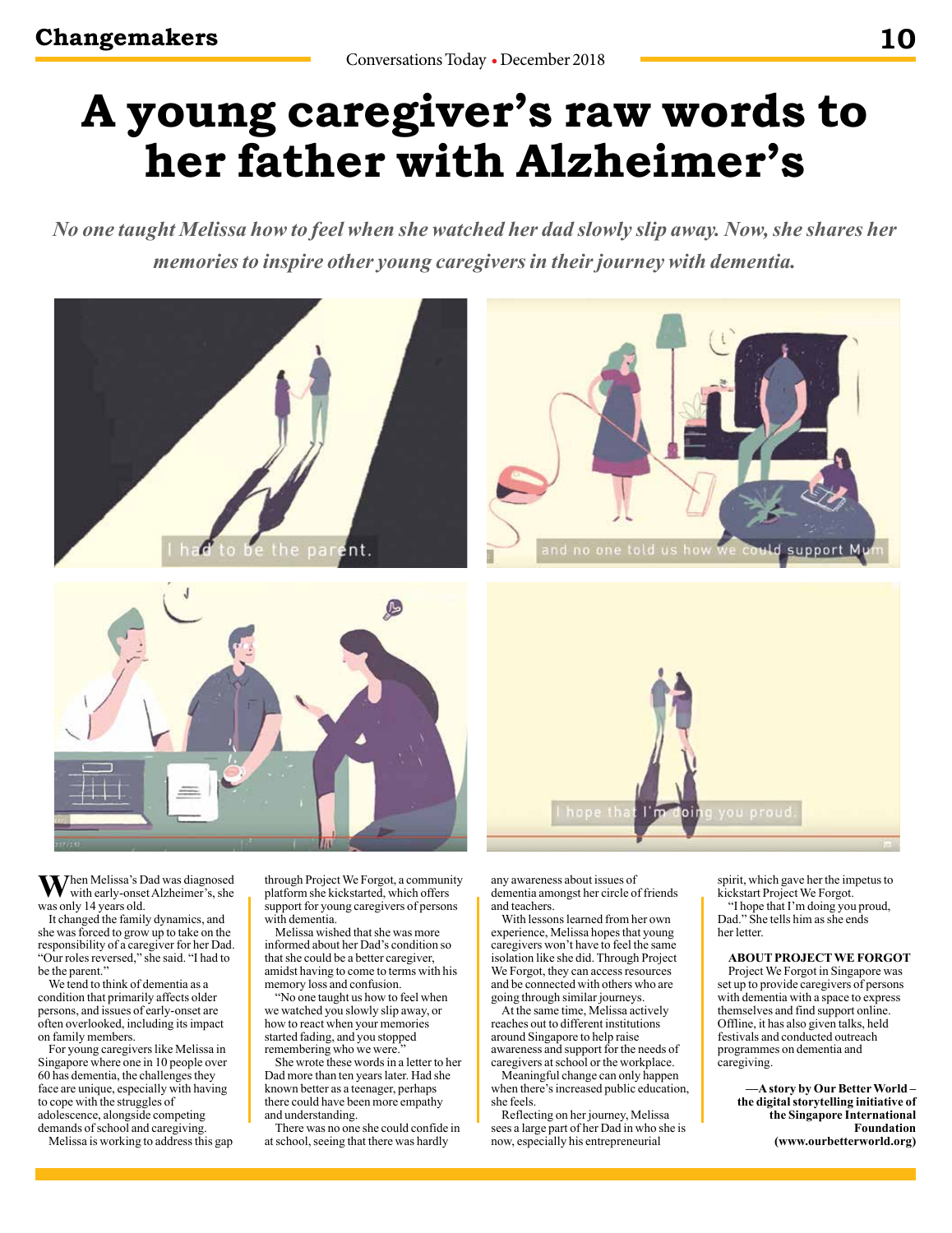



## **Centre for Social Initiative and Management**

**C**entre for Social<br>
Initiative and<br>
(CSIM) is a unit of Manava Initiative and Management Seva Dharma Samvardhani. It is a learning centre that promotes the concept of social entrepreneurship.

CSIM offers **training and consultancy to social enterprises** – for-profits and non- profits – to facilitate them to apply successful business practices and yet retain

their social mission. It also offers training and hand holding support to prospective social entrepreneurs and enable them to launch their social initiatives.

For more information, please visit our website **www.csim.in**

## **Contact Persons:**

Ms. **Marie Banu**, Director, Chennai @ 9884700029

Mr. **Ramesh Balasundaram**  Director, Bangalore @ 9845211311

Mr.**K L Srivastava**, Director, Hyderabad @ 9912656112

Dr. **Madhuri. R**, Head, Coimbatore, @ 9840222559

Mr. **Sandeep Mehto,** Head – Hosangabad , @ 96696 77054

CSIM also facilitates **Social Accounting and Audit** for social enterprises, CSR projects, and NGOs through Social Audit Network, India (SAN India).

For further information, please contact: Ms.**Latha Suresh,**  Director, SAN, India @ 92822 05123. **www.san-india.org**